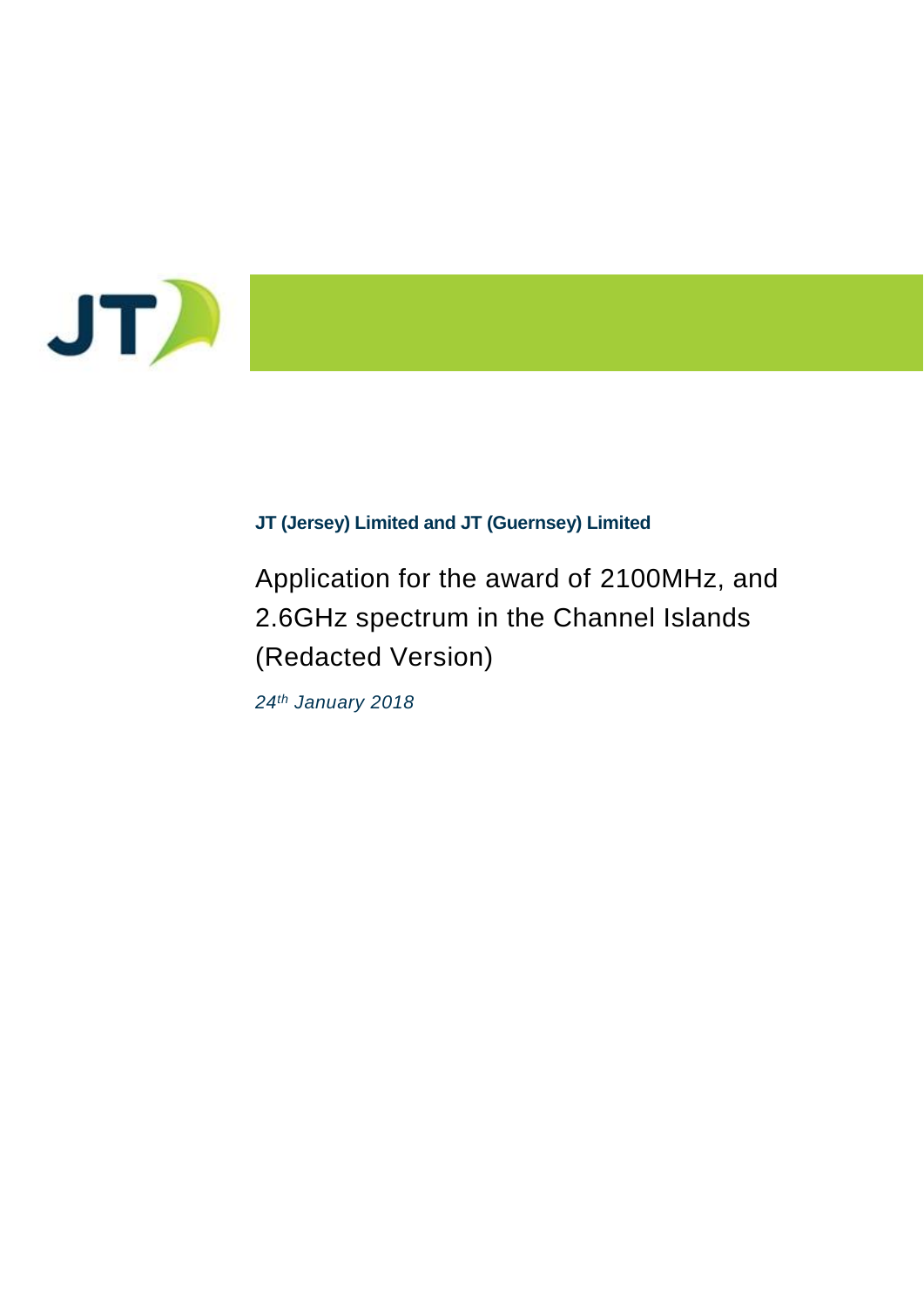# Contents

| 1.1          | Overview                                      | $\mathbf{1}$    |
|--------------|-----------------------------------------------|-----------------|
| $\mathbf{2}$ | <b>Network Loading</b>                        | 3               |
| 2.1          | Actual data usage against predicted           | 3               |
| 2.2          | Predictions for volume growth                 | 3               |
| 2.3          | 4G Volumes and congestion                     | $\overline{4}$  |
| 3            | Options for managing this data traffic growth | 5               |
| 3.1          | Site build                                    | 5               |
| 3.2          | Additional capacity on existing sites         | 5               |
| 3.3          | 5G                                            | $\mathfrak{S}$  |
| 3.4          | <b>Additional Spectrum</b>                    | 5               |
| 4            | Benefits of the additional spectrum           | 6               |
| 4.1          | 2100MHz                                       | 6               |
| 4.2          | 2.6GHz                                        | 6               |
| 4.3          | Handset capabilities                          | 6               |
| 4.4          | JT's Brand position                           | 6               |
| 5            | JT's experience                               | $7\phantom{.0}$ |
| 6            | Information about the applicant               | 8               |

Confidentiality Notice: This document and the information contained herein are strictly private and confidential, and are solely for the use of JT (Jersey) Limited and JT (Guernsey) Limited.

Copyright © 2018. The information contained herein is the property of JT (Jersey) Limited and JT (Guernsey) Limited and is provided on condition that it will not be reproduced, copied, lent or disclosed, directly or indirectly, nor used for any purpose other than that for which it was specifically furnished.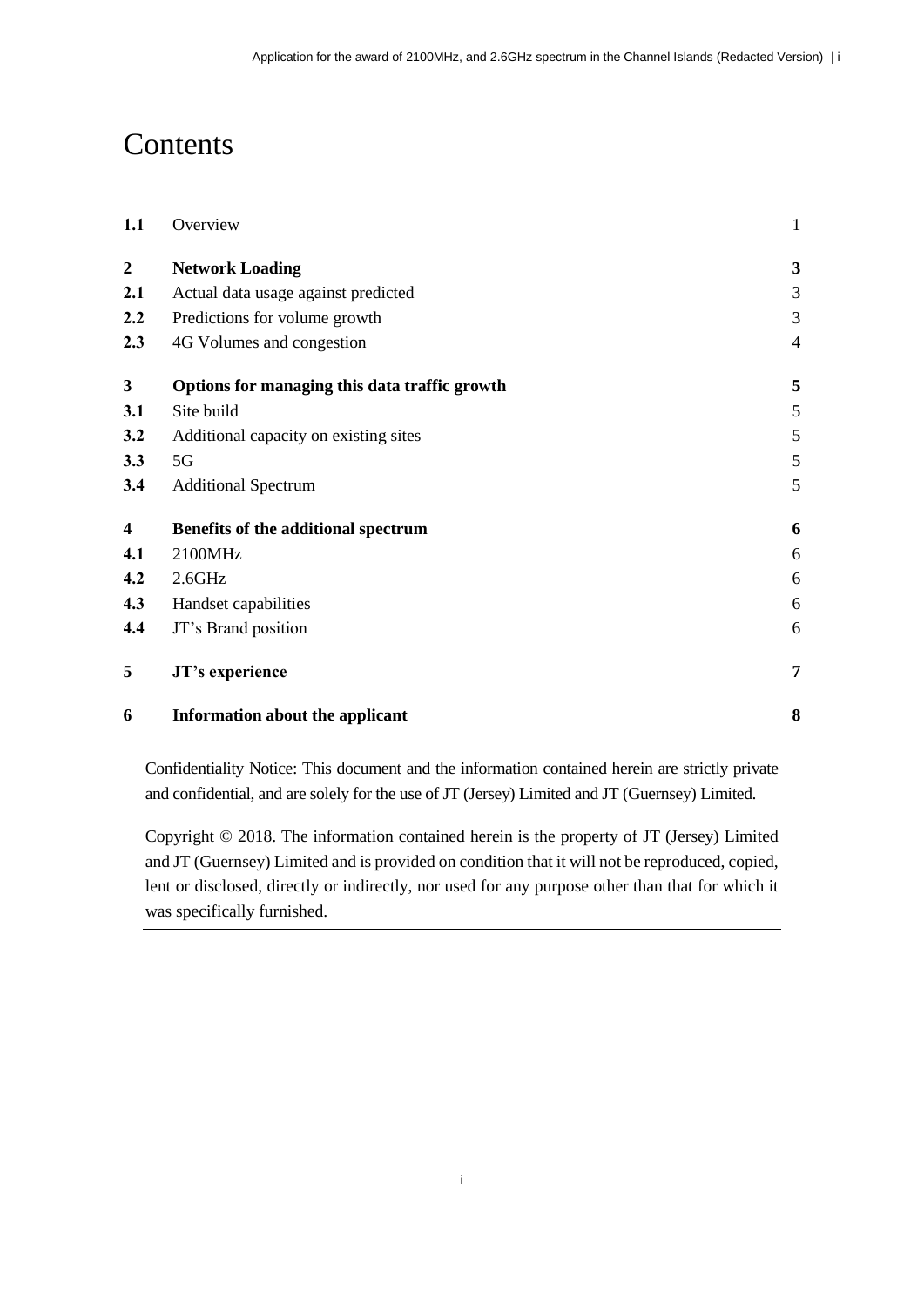#### <span id="page-2-0"></span>1.1 **Overview**

#### Background

JT is already a leading, established player providing mobile and complementary fixed telecoms services. JT offers individuals, companies and other network operators high-quality services based upon over 120 years' experience in the Channel Islands. JT supports the Channel Islands' largest mobile community on its network.

Since the award of new spectrum in the 800MHz, 1800MHz and 2.6GHz bands JT has built and operated an advanced multi-technology mobile network to bring 4G and significantly enhanced 3G services to its mobile customers.

JT has rolled out its 4G network across the bailiwicks of Jersey and Guernsey, and has used its extensive local market and world-leading technology experience to offer world-class 4G services. JT's 4G network complies with the latest Third Generation Partnership Project (3GPP) standards for LTE-A technology. Use of LTE-A from the outset allowed JT to offer the highest mobile broadband bandwidths currently available. It also provided the opportunity for Channel Islands residents and businesses to benefit from the availability of the most advanced mobile data services currently available in the marketplace.

JT has installed a completely new 2G-3G-4G network using a state-of-the-art single radio access network (single RAN) solution. Single RAN technology exploits the latest radio base station technical designs, efficiencies and levels of performance, and offers many deployment benefits, including better spectrum efficiency, improved service performance, greater scalability, higher energy efficiency and less environmental impact. These network improvements are enabled through JT's strong (and stable) business plan based on 4G spectrum. Access to sufficient 4G spectrum is vital given the increasing importance of data revenue to JT (replacing more traditional voice/SMS revenue), and hence the need for the mobile network to carry data traffic in the most efficient and cost-effective manner possible.

Since the launch of JT's 4G network 3 years ago we have seen considerable data volume growth. [ redacted ]

Spectrum in the 2100MHz and 2.6GHz bands is readily available and currently not being utilised and there is enough to share between the existing mobile operators. Quote from the Oxera report "A Telecoms Strategy for Jersey" January 2018:

*"spectrum is an essential input for providing mobile services and should be managed efficiently such that it is used optimally to continue to provide the greatest benefits to Jersey residents and citizens".*

JT is in a position to quickly deploy this additional dormant 2100MHz and 2.6GHz spectrum in Jersey and Guernsey thereby providing enhanced services to the largest mobile customer base in the Channel Islands.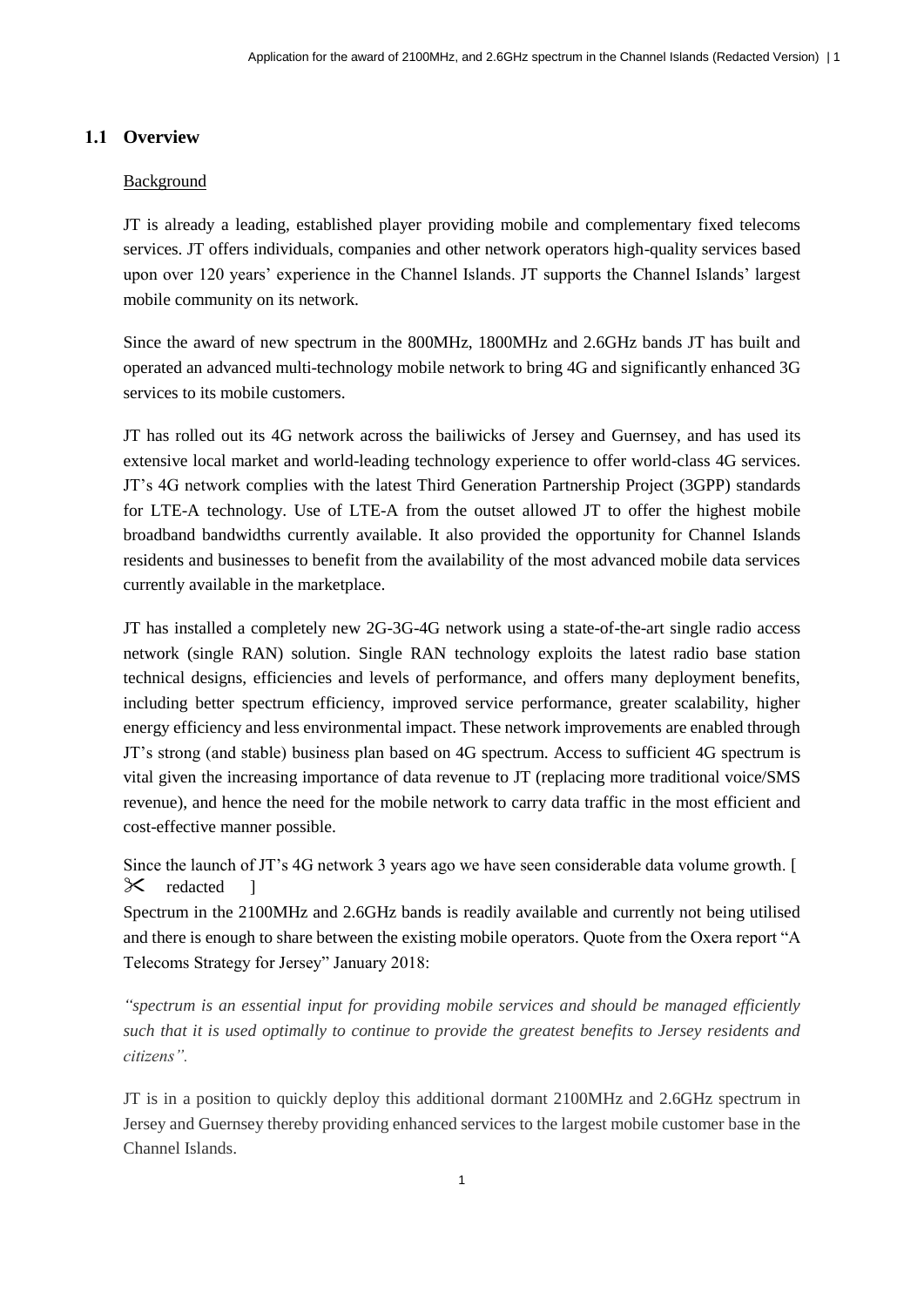Application for the award of 2100MHz, and 2.6GHz spectrum in the Channel Islands (Redacted Version) | 2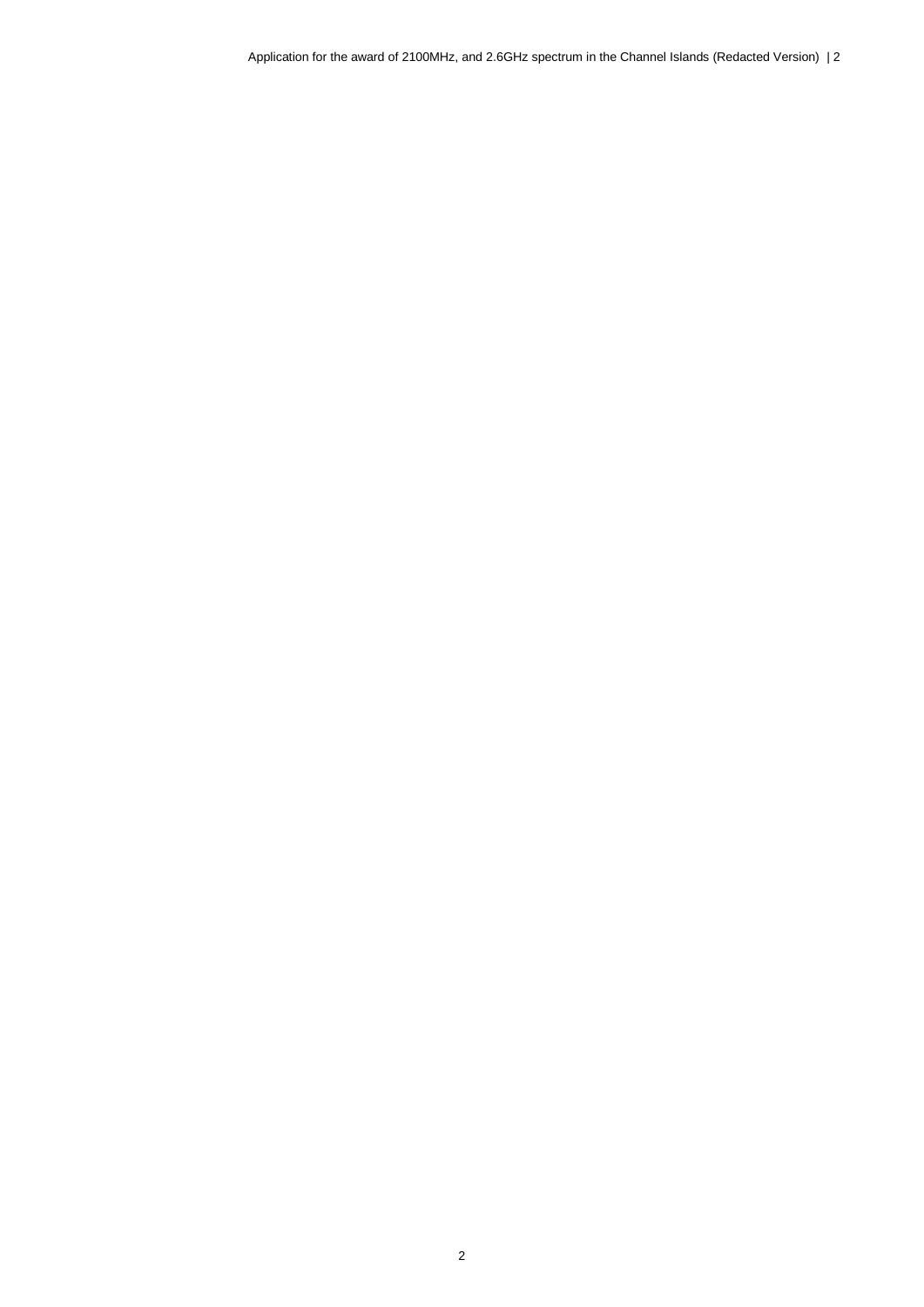## <span id="page-4-0"></span>2 Network Loading

#### <span id="page-4-1"></span>2.1 **Actual data usage against predicted**

Mobile network volumes have been considerably higher than we had predicted when we designed our new 4G network and applied for the original 4G spectrum.

Our original growth prediction for all data usage  $(3G + 4G)$  and taken from the 4G licence application and in TB per month is below

*Figure 2.1: JT's mobile data growth (across both Channel Islands), including business plan forecasts [Source: JT, 2014]* 

[  $\times$  redacted ]

The actual volumes are shown below.

 $\lceil \times \rceil$  redacted  $\lceil \cdot \rceil$ 

As you can see, actual volumes are much higher than predicted. We had expected to reach [ redacted ]. This is borne out by the usage per customer metrics: In 2013 the average usage was  $[\mathcal{K}]$  redacted ], in comparison to the predictions we had at the time of the original 4G spectrum application of a forecast 2018 subscriber usage of  $\mathcal{K}$  redacted  $\mathcal{K}$ per month by Analysys Mason (a global telecoms consultancy and research house).

#### <span id="page-4-2"></span>2.2 **Predictions for volume growth**

Industry predictions are that mobile data volumes in Europe will continue to grow at 100% per year for at least the next 7 years (Source- Cisco and Ericsson predictions for mobile data growth in Europe).

Oxera quote from "A Telecoms Strategy for Jersey" January 2018:

*"mobile data usage patterns in Jersey suggest that the demand for mobile data is relatively high and is likely to rise as smartphone adoption grows and subscribers increase their use of dataintensive services such as video calling and streaming video on mobile phones."*

All of the growth we have seen with mobile data has been on the 4G network, as expected, with 3G volumes static. Our congestion issue therefore is only on the 4G network.

The graph below plots the actual 4G (only) usage against that predicted in the original 4G licence application together with industry forecasts for expected growth.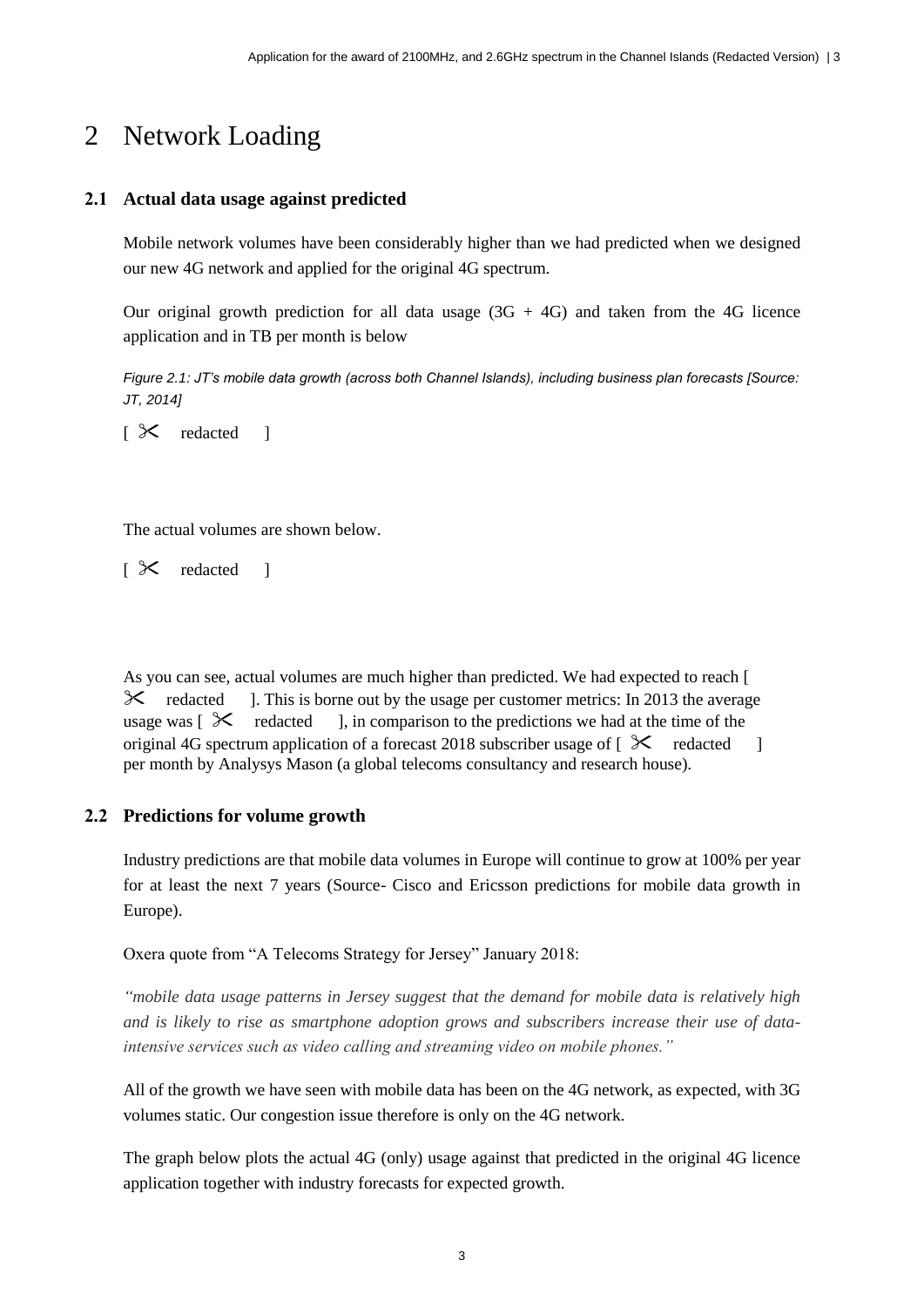[  $\times$  redacted ]

#### <span id="page-5-0"></span>2.3 **4G Volumes and congestion**

We have carried out some analysis work on our 4G traffic levels and this shows that some of our 4G network cells are now reaching capacity and about to run into congestion. The 4G network model we have built in conjunction with our vendors ZTE also allows us to model the impact of future traffic growth to determine the impact.

The table below shows on a per-cell level the existing resource utilisation and then a prediction for a doubling of traffic. As you can see we have  $[\<$  redacted  $]$ [  $\times$  redacted ]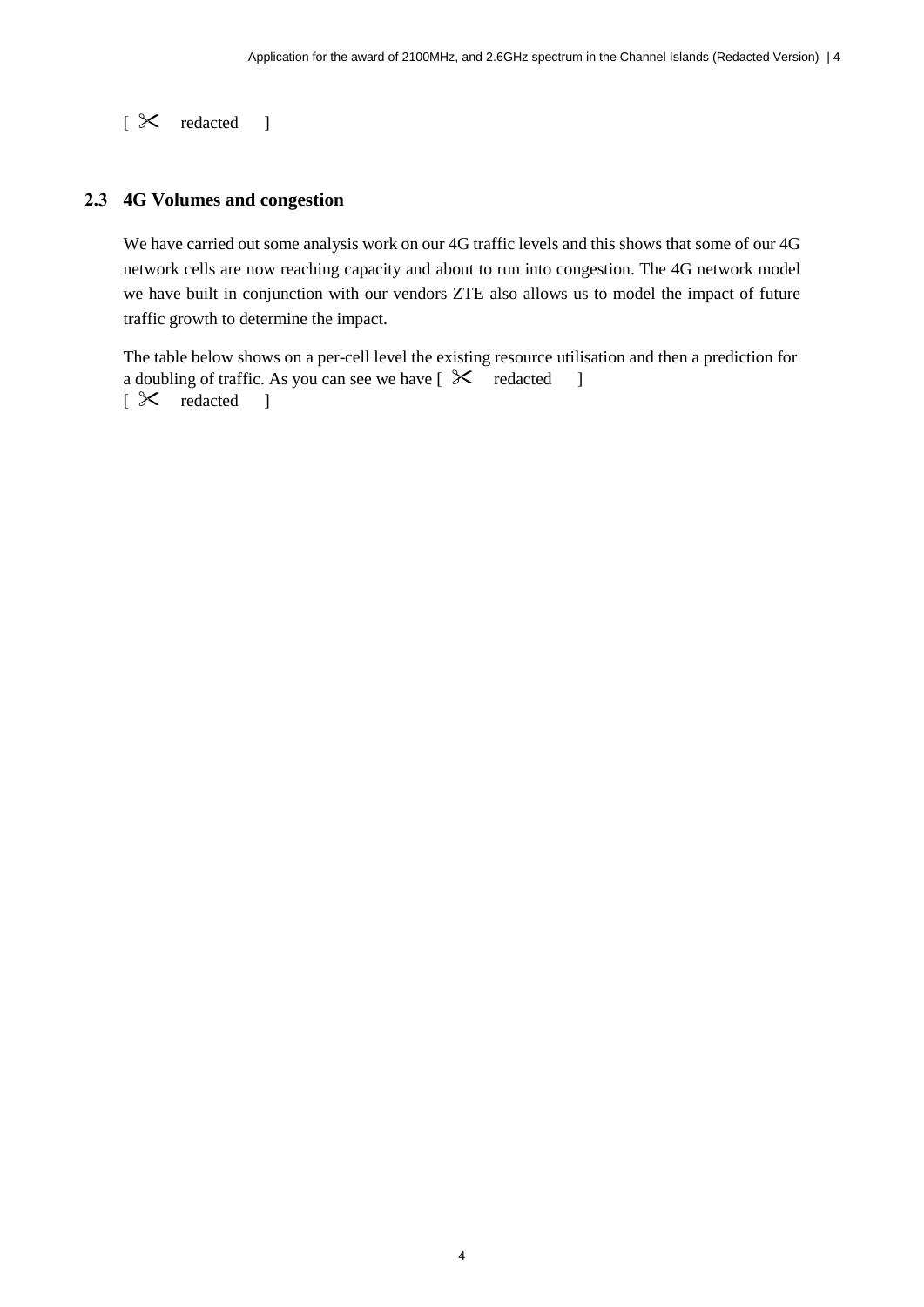# <span id="page-6-0"></span>3 Options for managing this data traffic growth

### <span id="page-6-1"></span>3.1 **Site build**

Building of additional macro sites in high traffic areas: This is a good technical solution but comes at a high financial and environmental cost. This is always seen as a last resort by mobile operators.

#### <span id="page-6-2"></span>3.2 **Additional capacity on existing sites**

Developments of 4G will improve peak speeds and capacities through technologies such as 4x4 MIMO and 256 QAM but these alone will not provide sufficient capacity to manage the expected growth in data usage. JT will be deploying these as part of our volume growth solution.

#### <span id="page-6-3"></span>3.3 **5G**

5G radio offers around a 7% increase in spectrum efficiency when compared to 4G and will not be commercially available until around 2020 so this will not be sufficient and won't be available in the timescales required.

#### <span id="page-6-4"></span>3.4 **Additional Spectrum**

JT has already deployed all available spectrum on our busy urban sites. The provision of additional spectrum on our existing sites will significantly improve their efficiencies in terms of capacity against cost of deployment, reduction of environmental impact and offer significant capacity gains.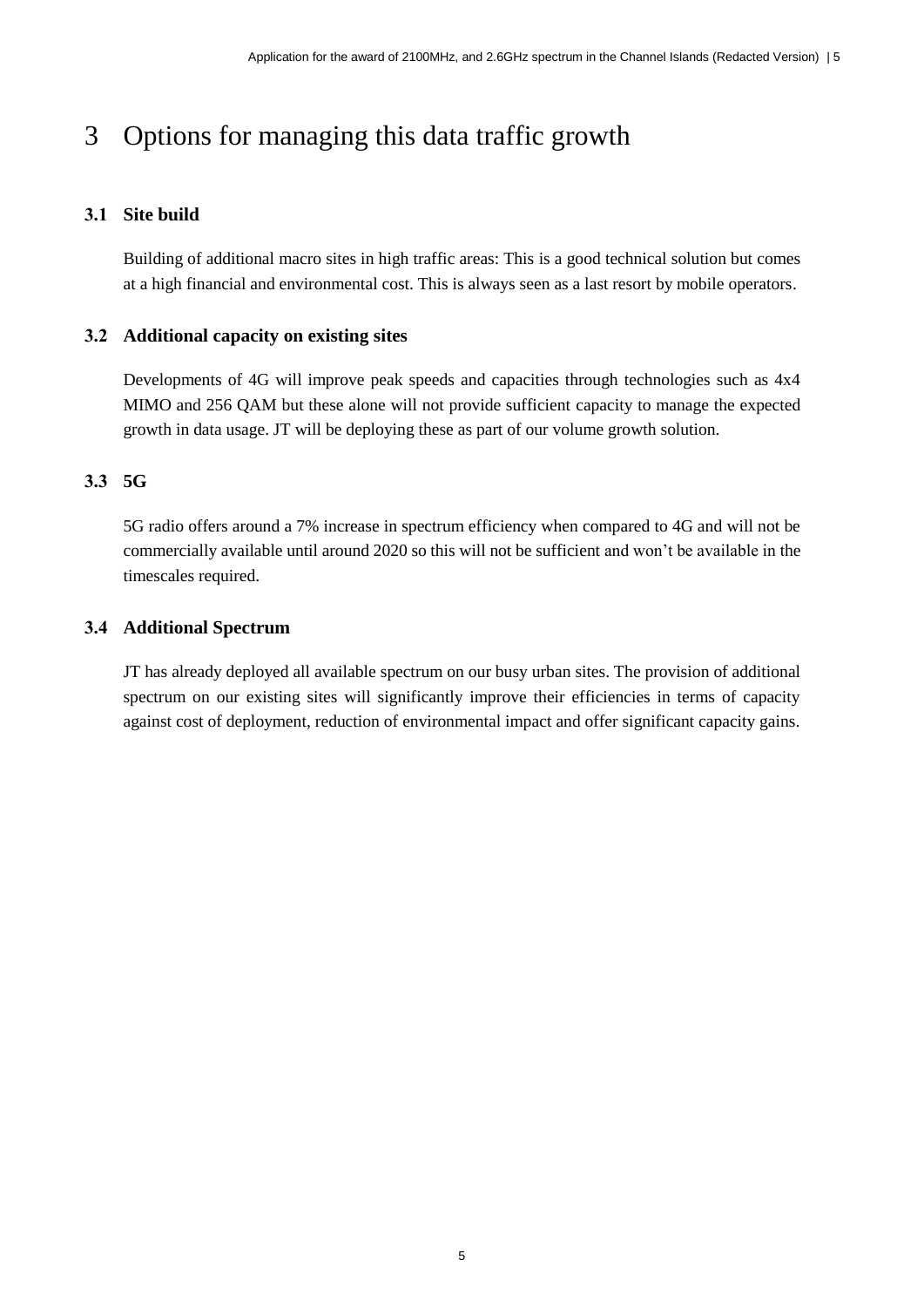## <span id="page-7-0"></span>4 Benefits of the additional spectrum

## <span id="page-7-1"></span>4.1 **2100MHz**

As the use of 3G decreases and 4G increases, we need to start using "3G" spectrum for 4G. This will be possible with the 2100MHz spectrum. The additional 2100MHz applied for will be used with our 4G service. Ideally we would like to receive an additional 2 x 10MHz but understand that this is not yet available so as an interim we would like to apply for the 2 x 5MHz that is available.

Starting from a base of 40MHz paired (10MHz of 800MHz, 20MHz of 1800MHz and 10MHz of 2.6GHz) we would ideally receive an additional 10MHz of 2100MHz which would give us a 17% increase in capacity, if 5MHz of 2100MHz is available then this would give us a capacity increase of 8.5%.

## <span id="page-7-2"></span>4.2 **2.6GHz**

We have already deployed 2.6GHz in the busy urban areas of Jersey and Guernsey. Our network equipment already supports additional 2.6GHz spectrum so we plan to introduce the additional 2.6GHz spectrum as soon as it is made available to us, on 12 of our key urban sites. Additional 2.6GHz is therefore an urgent requirement for us.

Starting from a base of 40MHz paired (10MHz of 800MHz, 20MHz of 1800MHz, 10MHz of 2.6GHz) an additional 10MHz of 2.6GHz would give us a 25% increase in capacity.

### <span id="page-7-3"></span>4.3 **Handset capabilities**

The ability of handsets to utilise multiple bands at the same time to improve peak speeds and volumes through Carrier Aggregation means that this additional spectrum can be fully utilised.

Category 16 handsets are now available. These handsets can support peak speeds up to 1GB/s. Additional spectrum at 2100MHz and 2.6GHz will allow us to raise our peak speeds, therefore providing an improved service for our customers.

### <span id="page-7-4"></span>4.4 **JT's Brand position**

JT's brand is built on having the best quality of networks (such as the results provided by Ookla). In order to maintain this position, it is vital that we have access to as much spectrum as possible in order to maximise our peak and average network speeds.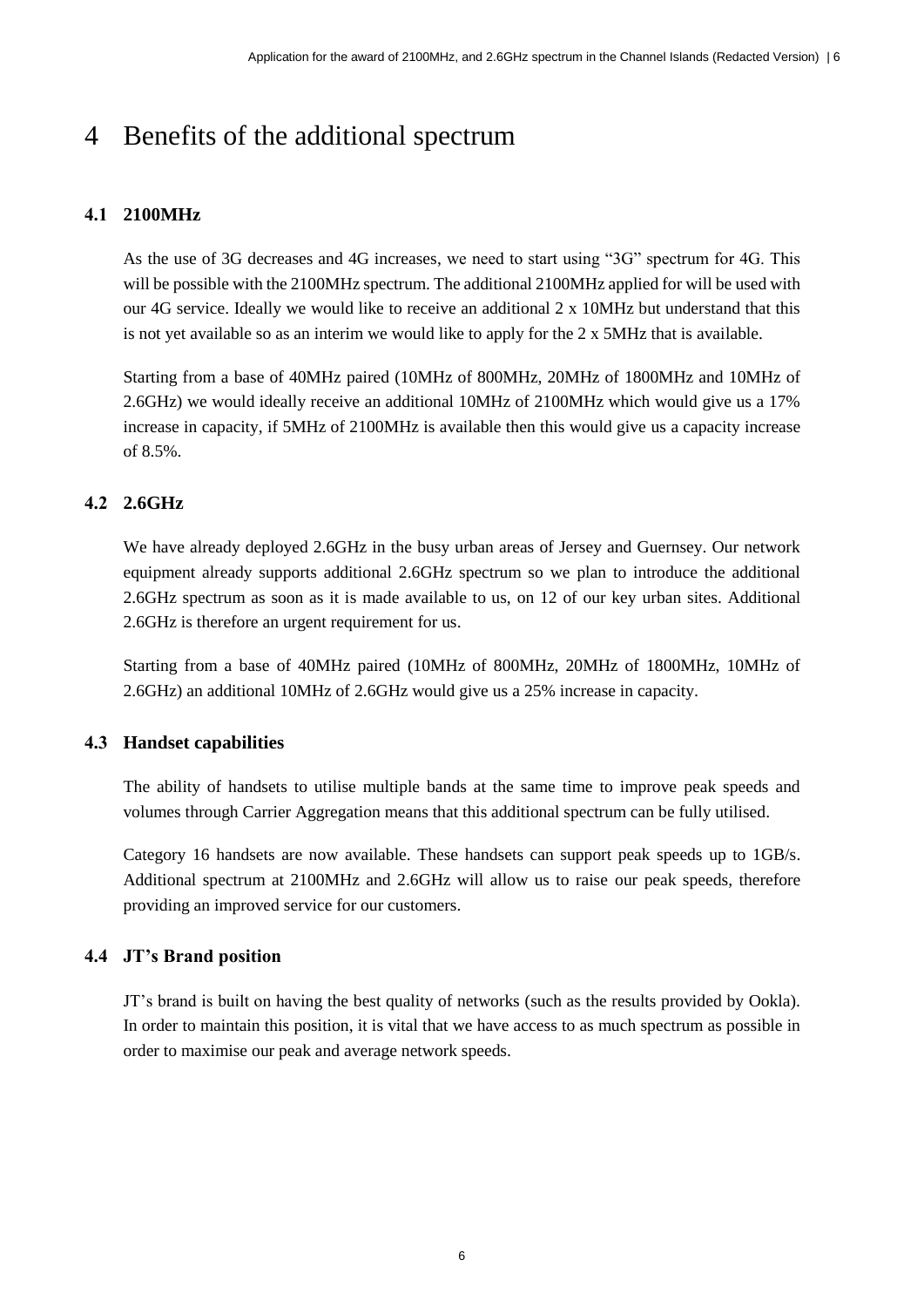# <span id="page-8-0"></span>5 JT's experience

JT has long and broad experience of planning, rolling out, operating and maintaining mobile networks, gained through its existing 2G, 3G and 4G mobile businesses, and dating back to 2G launch in the mid-1990s.

As an integrated fixed and mobile communications solutions provider, JT already offers a complete and comprehensive range of services to both local and international markets, including mobile voice and data services, fixed broadband and global managed services. In accordance with the visions of the Jersey and Guernsey Governments, and CICRA, JT offers high-speed mobile data services through our 4G service, making our network accessible to as many businesses and residents as possible. Moreover, JT already operates a fibre-to-the-premises (FTTP) network spanning the whole of Jersey and parts of Guernsey, making it extremely well equipped to provide the necessary backhaul and core network connections required existing and future 4G / 5G networks